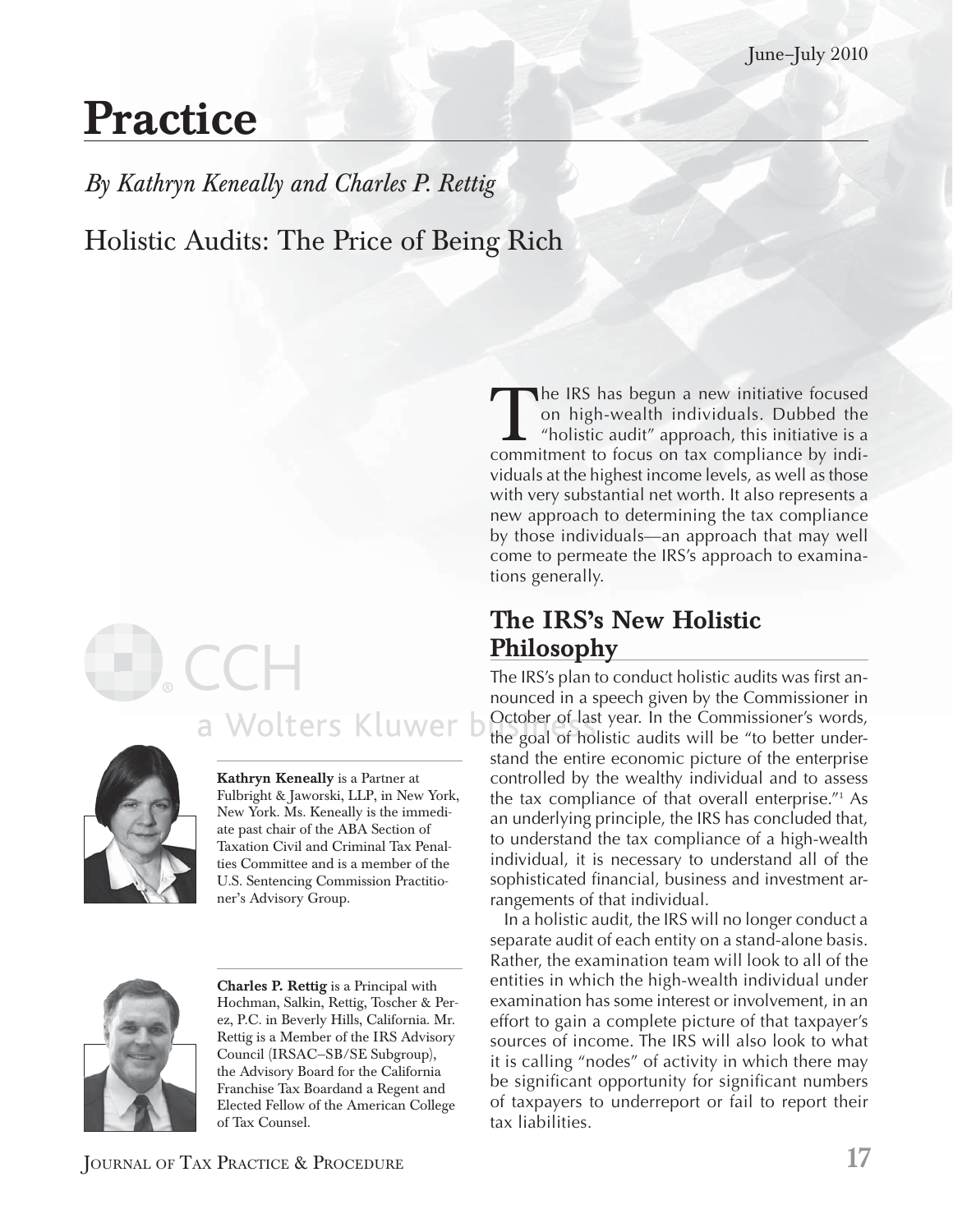#### **Targeted Taxpayers and Their Activities**

The definition of "rich" is elusive. $^2$  For purposes of holistic audits, the IRS's initial focus will apparently be on those individuals with \$10 million or more in income or assets. It is also apparent, however, that the standard for inclusion in this audit process will not be based solely on stated income. Indeed, one purpose of the holistic audit approach is to ferret out those high-wealth individuals who use complicated structures to avoid their tax liabilities. Thus, the IRS will also target individuals whose financial arrangements render their income picture opaque.

In his speech announcing the holistic audit approach, the Commissioner identified a number of financial arrangements that the IRS may regard as indicative of high wealth at a level to attract its attention. These financial arrangements, as noted by the Commissioner, include real estate investments, royalty and licensing arrangements, privately held businesses, significant investment assets, trusts, private foundations, partnership and other flow-through entities, and revenue-based or equity-sharing arrangements.<sup>3</sup> Tax returns that include multiple K-1s or other indicia of these types of financial arrangements are more likely to result in an examination that takes are more likely to result in<br>a holistic audit approach.

holistic audit approach.<br>It is very clear that offshore transactions will be one of the key "nodes" of activity that will be the focus of the IRS's holistic audit approach. Offshore and international activity has been the focus of repeated tax initiatives in recent times and are an obvious focal point for holistic audits. Moreover, the United States is not the first nation to conclude that high-wealth individuals should be the focus of tax-enforcement efforts, or that the global financial arrangements of such individuals should be examined in their totality. Other countries, including the United Kingdom, Canada, Japan, Germany and Australia, have also embarked on these efforts.

#### **The IRS's Enhanced Resources**

As a clear indication of the intent to focus on international as well as domestic transactions, the new unit formed to conduct holistic audits has been named the Global High Wealth Industry Group. Although this group will focus on tax compliance by individual taxpayers, it will be housed in the Large and Mid-Sized Business (LMSB) Division, in recognition of LMSB's experience in dealing with complex relationships among numerous tax entities. Each holistic audit will be handled by a large team with multiple areas of expertise, which have already been labeled as the "Wealth Squads" by some practitioners.<sup>4</sup>

The IRS has hired new agents, including specialists in flow-through entities and international transactions, and is including economists, appraisers and other experts on the examination teams. When appropriate, the examination team will also coordinate with and draw upon IRS resources within its Tax Exempt and Government Entities (TE/GE) and Small Business/Self-Employed (SB/ SE) Divisions. It is also very significant to note that the IRS will likely make international cooperation and exchange of information a routine matter in its high-wealth examinations.

#### **The Central Legal Tenet: The Economic Substance Doctrine**

At the core, holistic audits will frequently center on the economic substance of the taxpayer's financial arrangements. The goal of the holistic audit approach is to understand the often complex financial structures that high-wealth individuals utilize. When these structures are shown to have a business purpose and an economic impact, the tax results that are consistent with proper treatment under the Code should be respected. When such financial structures, upon examination, arguably fail to meet the IRS's under-<br>standing of the economic substance doctrine, the IRS standing of the economic substance doctrine, the IRS may look to recharacterize the tax results.

The economic substance doctrine is a judiciallycreated standard, superimposed on the Code by various courts over a number of years. Most recently, it was codified as Code Sec.  $7701$ (o), in legislation that altered some of the terms that many had thought defined the doctrine.

Most briefly stated, the courts developed the economic substance doctrine to deny federal income tax benefits to a transaction that does not result in a meaningful change to a taxpayer's economic position other than a purported reduction in U.S. federal income tax, even though the transaction may literally comply with the applicable provisions of the Code.<sup>5</sup> The leading economic substance doctrine cases have not consistently applied the same standards. Some courts have applied a conjunctive, two-prong test, while other courts have applied a disjunctive, twoprong test, and still other courts have taken a more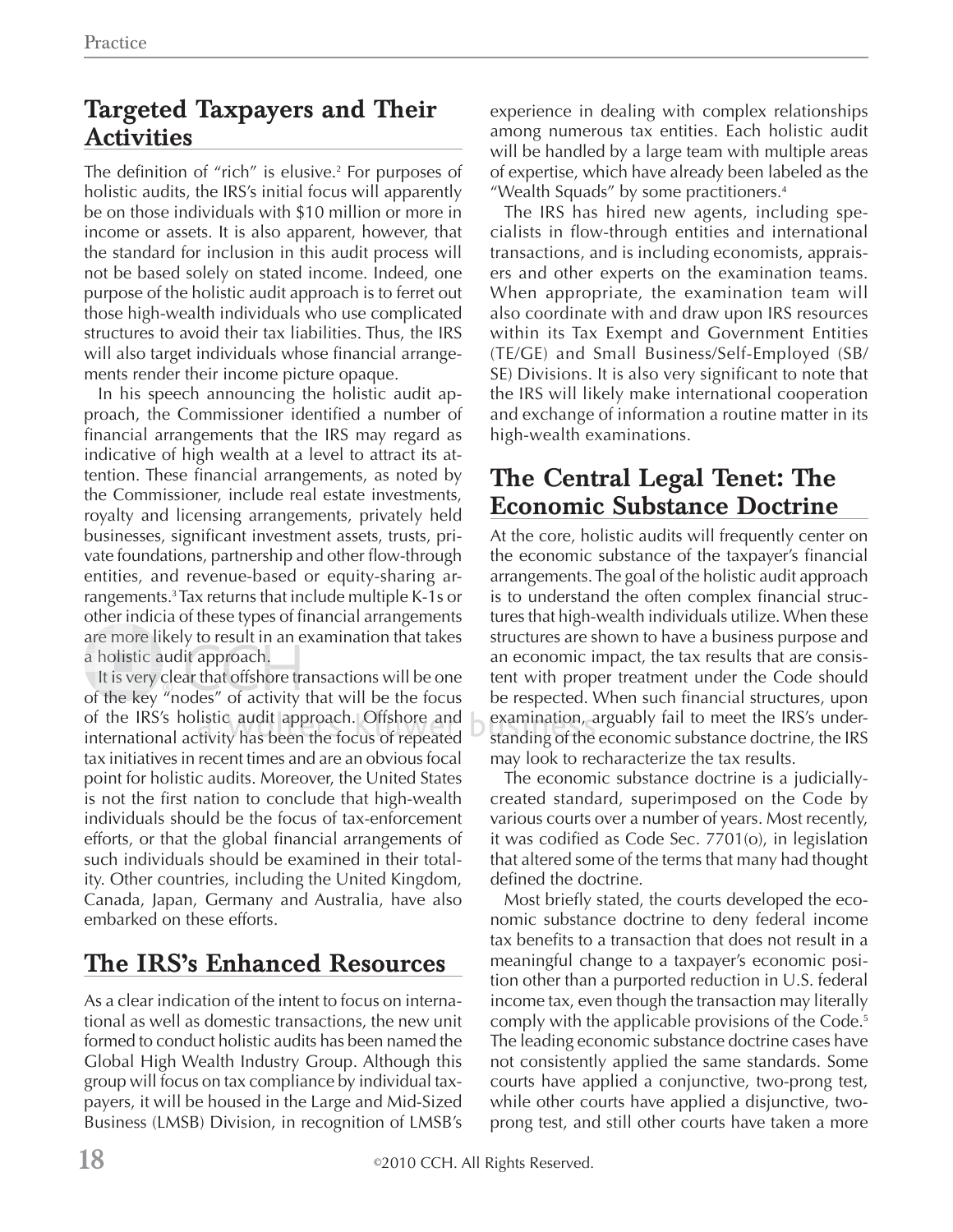practical look at the economic consequences of the transaction at issue.

Courts that have applied the two-prong approach have considered, as the subjective component, the taxpayer's intent, or business purpose, in entering into the transaction. As the objective component, the courts have looked to whether the transaction results in a meaningful change to the taxpayer's economic position when considered without regard to the tax consequences. While some courts have made a determination that the economic substance doctrine is satisfied if either the subjective or the objective component is present—*i.e*., if either the taxpayer entered into the transaction with the intention to achieve an economic result or if the transaction in fact yielded a meaningful economic result net of its tax treatment—other courts have required both components to be present for the tax results to be sustained. Still, other courts have moved from any rigid analysis to a more pragmatic "I know it when I see it" standard, in which the courts have regarded business purpose and economic substance as factors to be considered in determining whether the transaction had any practical economic effect apart from the tax results.

The codification of the economic substance doctrine was proposed and debated over a number of years, was prop o w pr was proposed and debated over a number of years,<br>and a version of the doctrine was finally enacted into law as part of the Health Care and Education Reconciliation Act of 2010. Now contained in Code Sec. iliation A  $7701$ (o), the statutory economic substance doctrine 7701(o), the statutory economic substance doctrine<br>differs in significant ways from various judicial definitions that preceded it.

As a starting point, Code Sec. 7701(o)(1) includes a two-prong, conjunctive standard, requiring that economic substance be established by a showing that (i) a transaction changes the taxpayer's economic position in a "meaningful way" apart from the tax consequences, and (ii) the taxpayer has a "substantial purpose" apart from tax effects for entering into such transaction. Notably, Code Sec.  $7701($ o $)$  $(5)$  $($ E) defines the term "transaction" for the newly codified economic substance doctrine as including a series of transactions, which in turn has been defined by regulation as "all of the factual elements relevant to the expected tax treatment of any investment, entity, plan, or arrangement, and includes any series of steps carried out as part of a plan."<sup>6</sup>

Code Sec. 7701(o) clarified or altered some other considerations that had been the focus of various court decisions. Thus under Code Sec. 7701(o)(2), if the taxpayer relies on profit potential to demonstrate the transaction has economic substance, the pre-tax profit potential must be shown to be substantial in relation to the present value of the expected net tax benefits, and fees and other transaction expenses are also to be taken into account.<sup>7</sup> The statute also clarified that achieving a financial accounting benefit is a valid "substantial purpose" for entering into a transaction if the origin of the financial accounting benefit is not the reduction of U.S. federal income tax.

In the legislative history, the Joint Committee on Taxation (JCT) explained that the codification of the economic substance doctrine is not intended to alter the tax treatment of certain basic business transactions that have long been respected in judicial and administrative practice, even though they are largely tax motivated.<sup>8</sup> The JCT explanation further provides that if the realization of tax benefits of a transaction is consistent with the Congressional purpose, it is not intended that such tax benefits be subject to penalties under Code Sec. 7701(o).<sup>9</sup> There is an obvious need for rulings and regulations to clarify these and other aspects of this legislation.<sup>10</sup>

Code Sec. 7701(o) will apply to all transactions that begin after March 30, 2010. While it remains to be seen how it will influence the evolution of the judicial definition for transactions that predate the legislation, it should be noted that the statute is entitled "Clarification of economic substance doctrine." The IRS may thus attempt to argue that these definitions should prevail in all cases.

Conversely, Code Sec. 7701(o)(5)(D) of the new legislation states that the "determination of whether the economic substance doctrine is relevant to a transaction shall be made in the same manner as if" the codification of the doctrine had not occurred. Moreover, while the IRS may now look to the economic substance doctrine to evaluate the financial arrangements of high-wealth individuals, Code Sec. 7701(o)(5) (B) makes clear that, as to taxpayers who are individuals, the economic substance doctrine will apply only to transactions in connection with a trade or business or an activity engaged in for the production of income. The most recent statements by the IRS regarding the application of the economic substance doctrine came several years ago in a speech given by the then-IRS Chief Counsel, who stated that the economic substance doctrine is not intended to be a general anti-abuse rule used by the IRS each time it confronts a transaction it does not like or a tax shelter.<sup>11</sup>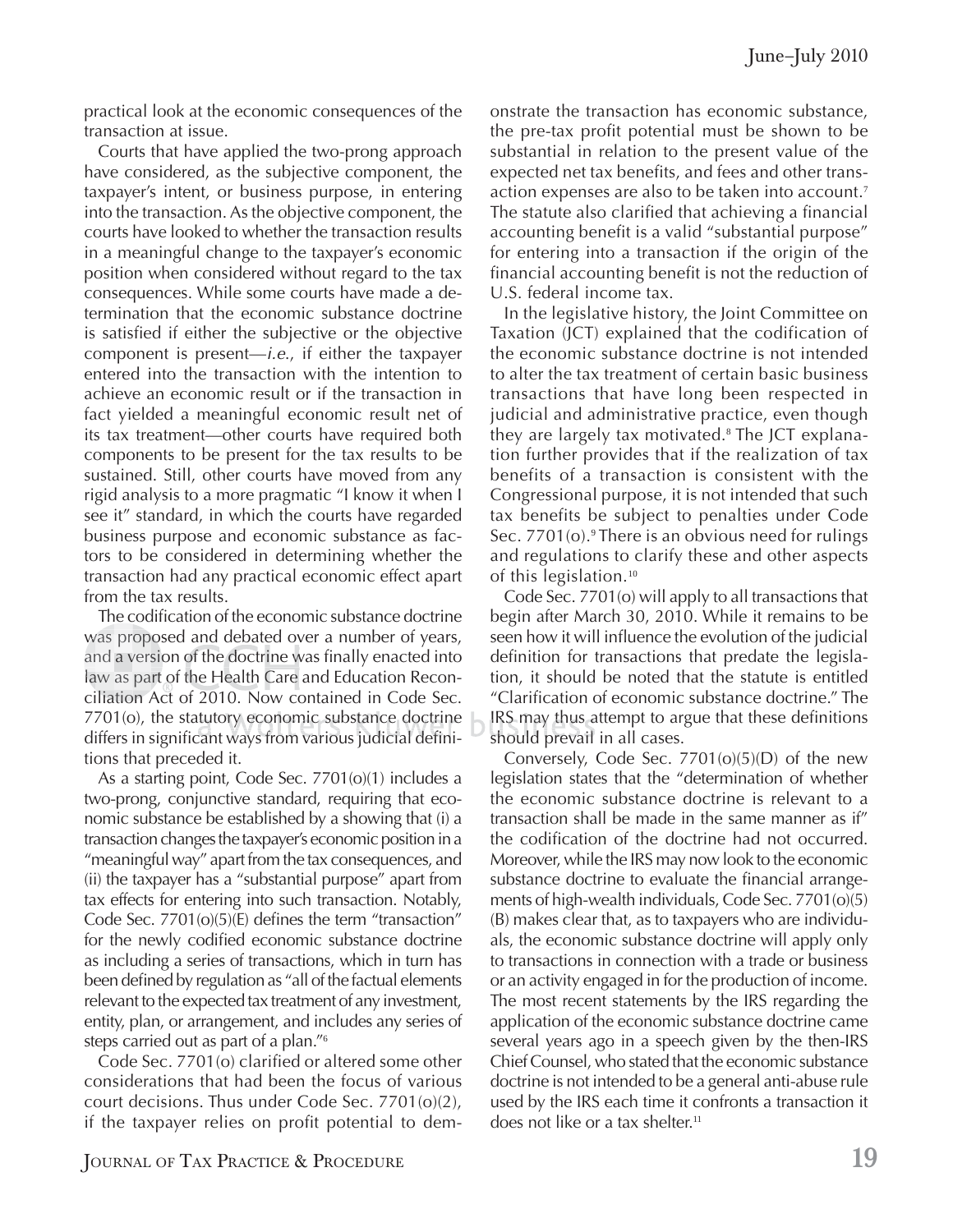### **The New Holistic World**

Although the codification of the economic substance doctrine is depicted as a "clarification," it may well seem to the IRS that it has a new, or at least newly refined, toy to pay with. With the formation of the Global High Wealth Industry Group, there is a new team on the block to make use of this toy. It remains to be seen how the new, holistic audit approach, targeted for the moment at high-wealth individuals, will work its way through the approach taken by the IRS generally.

#### **ENDNOTES**

- 1 Remarks of Douglas H. Shulman, Commissioner, Internal Revenue Service, at the AICPA National Conference on Federal Taxation, October 26, 2009 ("October 2009 Remarks of Commissioner").
- 2 The Talmud teaches "Who is rich? He who
- is content with his lot." 3 October 2009 Remarks of Commissioner.
- 4 The authors of this column credit Josh O. Ungerman of Meadows, Collier, Reed, Cousins, Crouch & Ungerman, as the first person that they heard use the "Wealth Squad" moniker.
- <sup>5</sup> *See, e.g., Frank Lyon Co*., SCt, 78-1 USTC ¶9370, 435 US 561; *K.F. Knetsch*, SCt, 60-2 USTC ¶9785, 364 US 361; *Gregory v. Helvering*, SCt, 35-1 USTC **[**9043, 293 US 465 (1935); *K. Goldstein*, CA-2, 66-2 USTC ¶9561, 364 F2d 734. 6
- Reg. §1.6011-4(b)(1).
- 7 The statute appears to suggest that it is at the taxpayer's option to rely on profit potential as a ground to demonstrate economic substance. It should be noted that other sections of the Code require a showing of profit potential for the tax consequences of certain transactions to be allowed.
- 8 JCX-18-10, at 152 (Mar. 21, 2010). Specific examples provided include the choice between capitalizing a business enterprise with debt or equity; a U.S. person's choice between utilizing a foreign corporation or a domestic corporation to make a foreign investment; and the choice to enter a transaction or series of transactions that constitute a tax-free corporate reorganization.
- JCX-18-10, p. 156 (Mar. 21, 2010). The only examples provided in the JCT explanation as intended not to be subject to Code Sec. 7701(o) are where a tax credit—such as the

Code Sec. 42 low-income housing credit, the Code Sec. 45 production tax credit, the Code Sec. 45D new markets tax credit, the Code Sec. 47 rehabilitation tax credit, the Code Sec. 48 energy tax credit—are used in a transaction pursuant to which, in form and substance, a taxpayer makes the type of investment or undertakes the type of activity that the credit was intended to encourage. JCX-18-10, at 156, fn. 344 (Mar. 21, 2010).

- $10$  Code Sec. 7701(o)(2)(B) expressly calls for regulations in connection with the treatment of foreign taxes as expenses in determining pre-tax profit.
- <sup>11</sup> Donald L. Korb, Remarks at the 2005 University of Southern California Tax Institute, January 25, 2005 (*www.irs.gov/pub/ irs-utl/economic\_substance\_(1\_25\_05). pdf*).

This article is reprinted with the publisher's permission from the Journal of Tax Practice &  $\,$ Procepure, a bi-monthly journal published by CCH, a Wolters Kluwer business. Copying or distribution without the publisher's permission is prohibited. To subscribe to the Journal or TAX PRACTICE & Procedure or other CCH Journals please call 800-449-8114 or visit www.CCHGroup.com. All views expressed in the articles and columns are those of the author and not necessarily those of CCH.